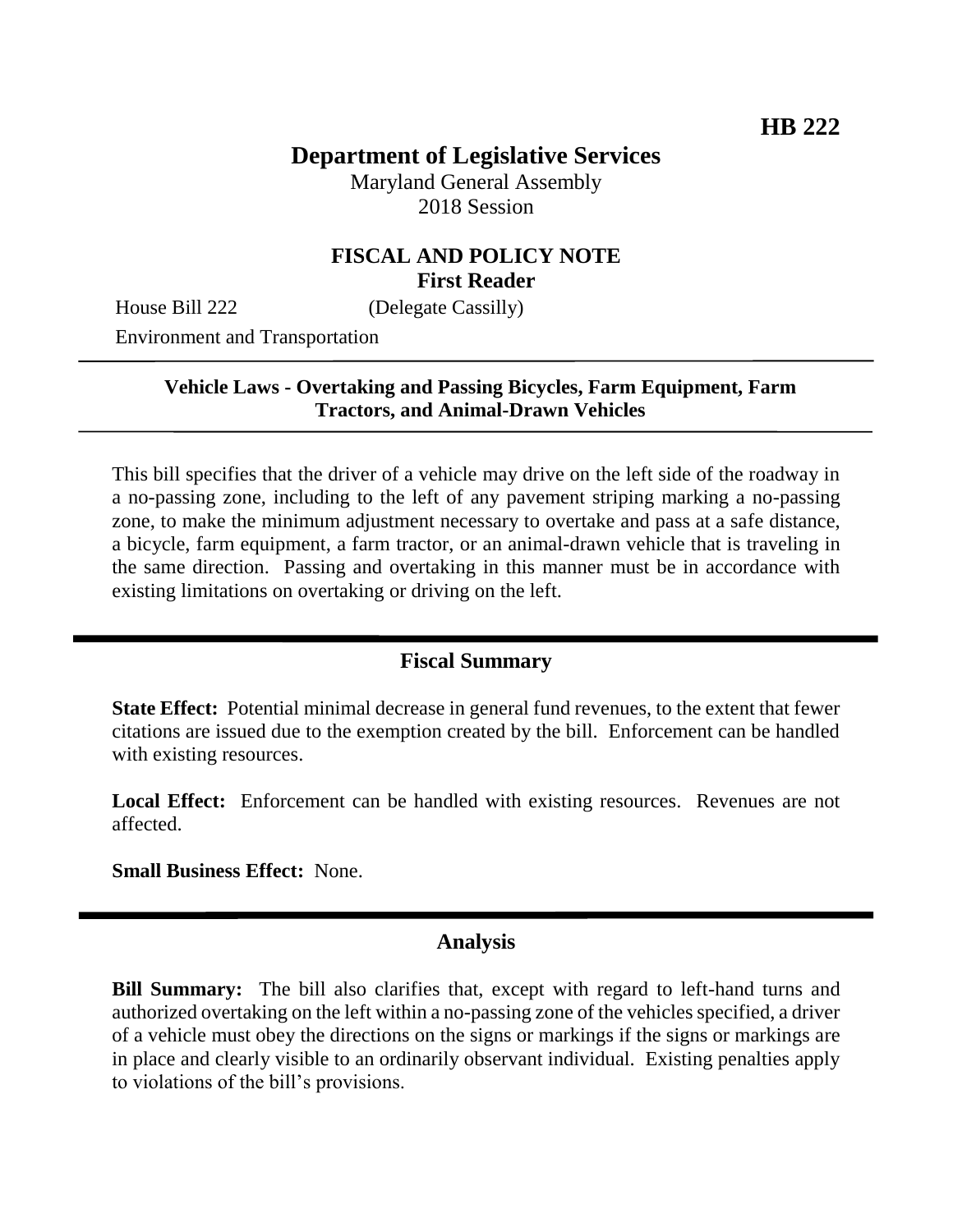## **Current Law:**

#### *No-passing Zones*

The State Highway Administration is authorized to determine those parts of any highway within its jurisdiction where overtaking and passing or driving on the left of the roadway is especially dangerous. Accordingly, the beginning and end of those zones may be indicated by appropriate signs or markings on the roadway. Where the signs or markings are in place and clearly visible to an ordinarily observant person, every driver of a vehicle must obey their directions. If signs or markings properly define a no-passing zone, a driver may not drive on the left side of the roadway within the no-passing zone. Also, where such markings exist, a driver may not drive on the left side of any pavement striping, throughout its length, that is designed to mark a no-passing zone. Notwithstanding the prohibitions on passing to the left in a no-passing zone, a driver may drive across the left side of the roadway in a no-passing zone while making a left turn but only if it is safe to do so.

A violation of the no-passing rules is a misdemeanor, subject to a maximum fine of \$500. The prepayment penalty for these violations is \$90 and, upon conviction, one point assessed against the driver's license. If the violation contributes to an accident, the prepayment penalty increases to \$130 and three points assessed against the license.

#### *Overtaking Bicycles, Electric Personal Assistive Mobility Devices, and Motor Scooters*

Generally, a driver must exercise due care to avoid colliding with any bike, electric personal assistive mobility device (EPAMD), or motor scooter being ridden by a person. A violation of these provisions is a misdemeanor, subject to a maximum fine of \$500. The prepayment penalty for this violation is \$290.

A driver of a vehicle is required to safely overtake a bicycle, EPAMD, or a motor scooter at a minimum distance of three feet, except as otherwise specified. The requirement does not apply if, at the time, (1) the bicycle, EPAMD, or motor scooter rider fails to ride to the right side of the roadway as required by the Maryland Vehicle Law; (2) the rider fails to comply with the requirement to ride in a bike lane that is paved to a smooth surface; (3) a passing clearance of less than three feet is caused solely by the failure of the bicycle, EPAMD, or motor scooter rider to maintain a steady course; or (4) the highway on which the vehicle is being driven is not wide enough to lawfully pass the bicycle, EPAMD, or motor scooter at a minimum distance of three feet.

Unless otherwise specified, the driver of a vehicle must yield the right-of-way to a person who is lawfully riding a bicycle, an EPAMD, or a motor scooter in a designated bicycle lane or shoulder if the driver of the vehicle is about to enter or cross the designated bicycle lane or shoulder. A violation of these provisions is a misdemeanor, subject to a maximum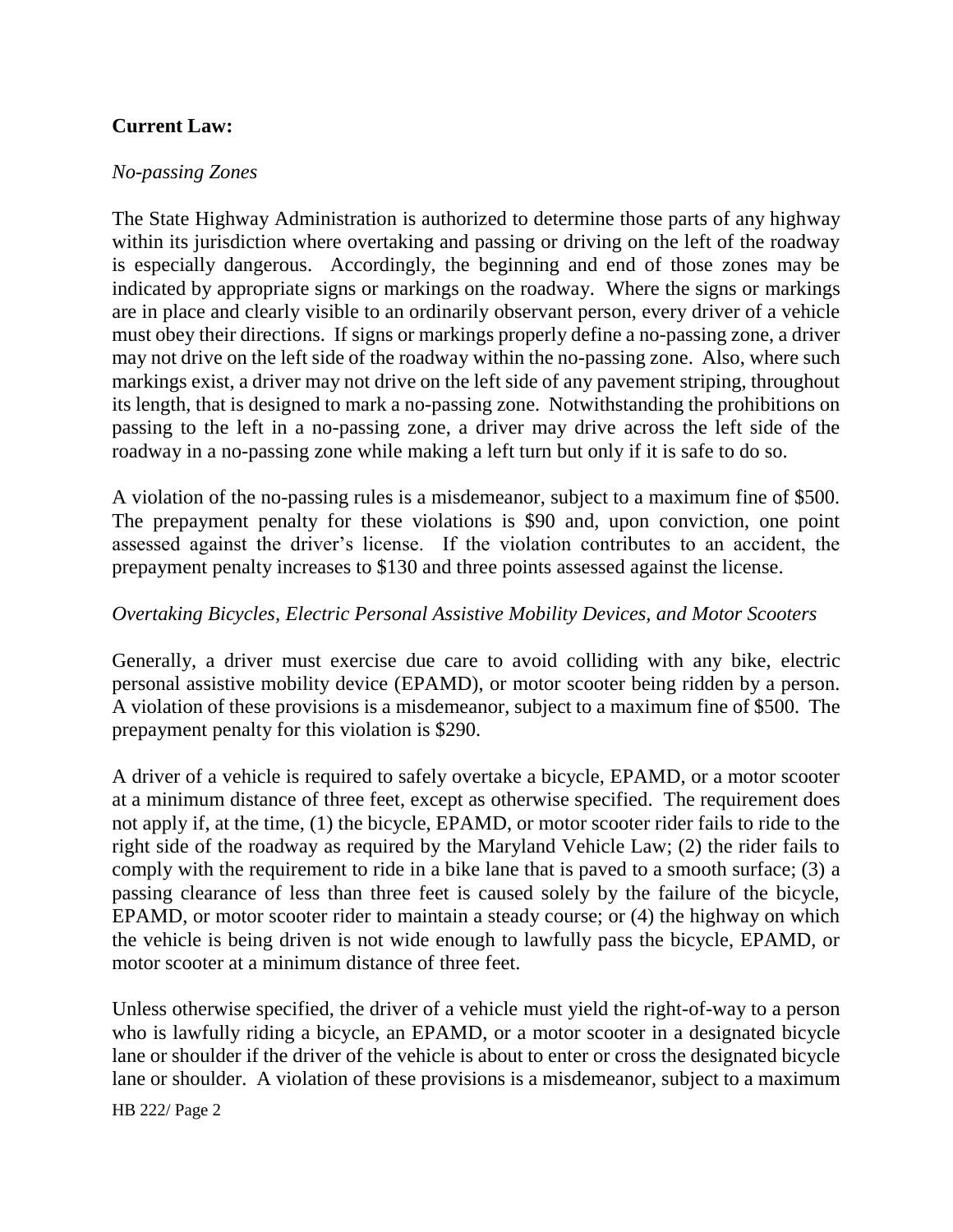fine of \$500. The prepayment penalty for these violations is \$80 and, upon conviction, one point assessed against the driver's license. If the violation contributes to an accident, the prepayment penalty is \$120 and three points assessed against the license.

#### *Lawfully Passing or Overtaking Another Vehicle – Generally*

The driver of a vehicle overtaking another vehicle that is going in the same direction must pass to the left of the overtaken vehicle at a safe distance and may not drive his or her vehicle directly in front of the overtaken vehicle until safely clear of the overtaken vehicle. Except when overtaking and passing on the right is permitted, the driver of an overtaken vehicle upon audible signal must give way to the right in favor of the overtaking vehicle and may not increase the speed of the vehicle until it is completely passed by the overtaking vehicle.

A violation of these provisions is a misdemeanor, subject to a maximum fine of \$500. The prepayment penalty established by the District Court for these violations is \$90 and, upon conviction, one point assessed against the driver's license. If the violation contributes to an accident, the prepayment penalty is \$130 and three points assessed against the license.

### *Overtaking or Driving to Left – Limitations*

A driver of a vehicle may not drive to the left of the center of the roadway in overtaking and passing another vehicle going in the same direction unless specifically authorized. The authorization to pass on the left is limited to circumstances where the left side of the roadway is clearly visible and free of approaching traffic for a sufficient distance ahead to permit the overtaking and passing to be completed without interfering with the operation of any other vehicle approaching from the opposite direction or any other vehicle overtaken. The overtaking vehicle must return to an authorized lane of travel as soon as practicable and, if the passing movement uses a lane authorized for vehicles approaching from the opposite direction, before coming within 200 feet of any approaching vehicle.

Except on a one-way road, the driver of a vehicle may not drive on the left side of any roadway if (1) the vehicle is approaching the crest of a grade or is on a curve in the highway where the driver's view is obstructed for such a distance as to be dangerous if another vehicle approaches from the opposite direction; (2) the vehicle is crossing or approaching within 100 feet of any intersection or railroad grade crossing; or (3) the driver's view is obstructed while approaching within 100 feet of any bridge, viaduct, or tunnel.

A violation of these provisions is a misdemeanor, subject to a maximum fine of \$500. The prepayment penalty established by the District Court for these violations is \$90 and, upon conviction, one point assessed against the driver's license. If the violation contributes to an accident, the prepayment penalty is \$130 and three points assessed against the license.